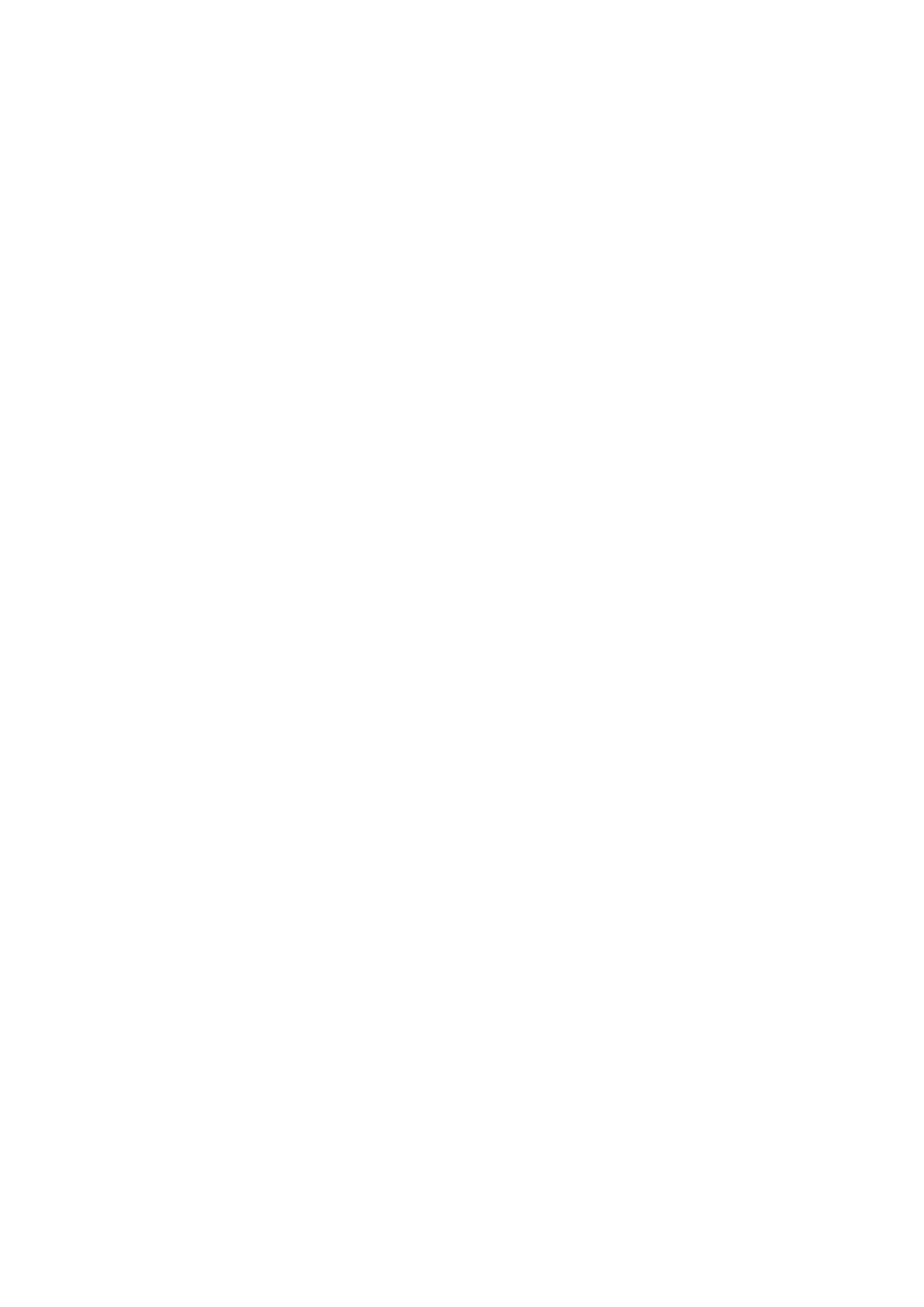*I certify that this public bill, which originated in the Legislative Assembly, has finally passed the Legislative Council and the Legislative Assembly of New South Wales.*

> *Clerk of the Legislative Assembly. Legislative Assembly, Sydney, , 2011*



New South Wales

# **Parliamentary, Local Council and Public Sector Executives Remuneration Legislation Amendment Bill 2011**

Act No , 2011

An Act to amend the *Parliamentary Remuneration Act 1989*, the *Local Government Act 1993*, the *Statutory and Other Offices Remuneration Act 1975* and the *Health Services Act 1997* to apply the same government public sector wages cap that binds the Industrial Relations Commission to the determination of the remuneration for Ministers and other members of Parliament, local councillors, statutory officers, public sector executives and hospital visiting medical officers; and for other purposes.

*I have examined this bill and find it to correspond in all respects with the bill as finally passed by both Houses.*

*Assistant Speaker of the Legislative Assembly.*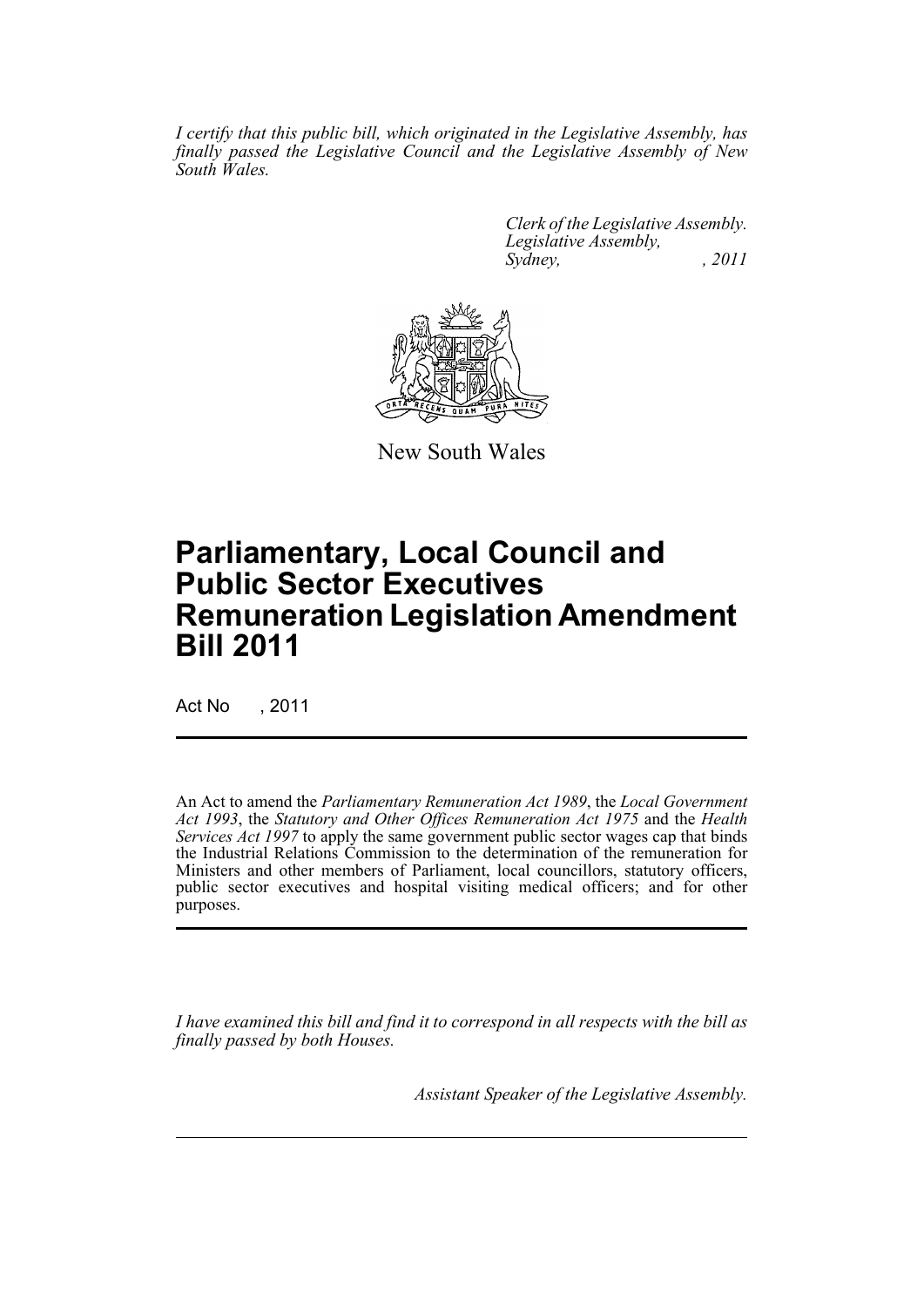# <span id="page-3-0"></span>**The Legislature of New South Wales enacts:**

# **1 Name of Act**

This Act is the *Parliamentary, Local Council and Public Sector Executives Remuneration Legislation Amendment Act 2011*.

# <span id="page-3-1"></span>**2 Commencement**

This Act commences on the date of assent to this Act.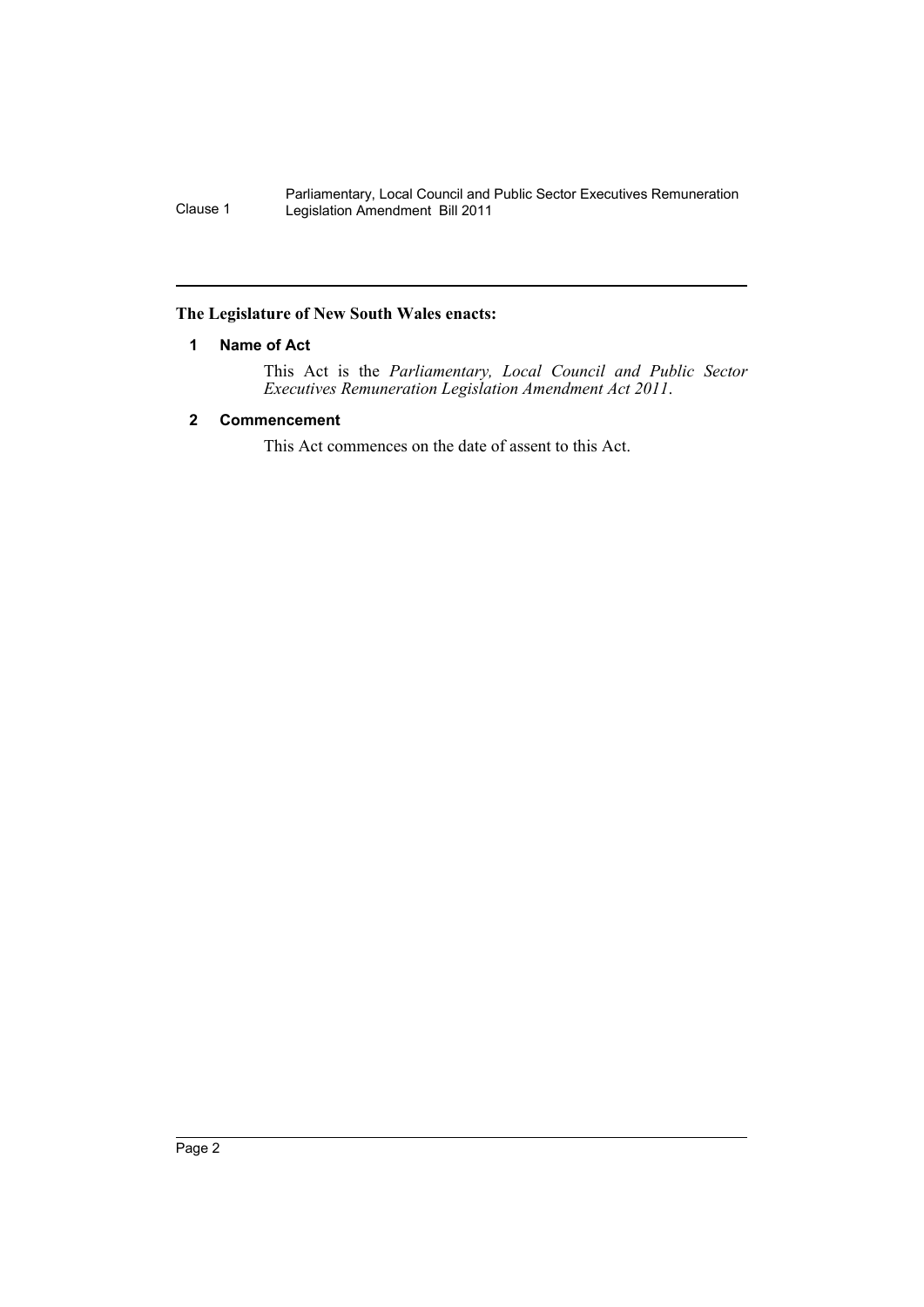Amendment of Parliamentary Remuneration Act 1989 No 160 Schedule 1

# <span id="page-4-0"></span>**Schedule 1 Amendment of Parliamentary Remuneration Act 1989 No 160**

### **[1] Section 4**

Omit the section. Insert instead:

### **4 Definition of basic salary**

- (1) For the purposes of this Act, the basic salary is as follows:
	- (a) until the Tribunal otherwise determines, the amount of the annual allowance by way of salary payable under the law of the Commonwealth to a member of the House of Representatives who is not entitled to any additional salary, less \$500,
	- (b) the amount determined by the Tribunal from time to time in accordance with this section.
- (2) The Tribunal may make a determination fixing the amount of the basic salary. Determinations are to be made at such times as the Tribunal thinks fit or the Minister directs.
- (3) In making a determination, the Tribunal is to give effect to the same policies on increases in remuneration as those that the Industrial Relations Commission is required to give effect to under section 146C of the *Industrial Relations Act 1996* when making or varying awards or orders relating to the conditions of employment of public sector employees.
- (4) The policies referred to in subsection (3) do not include any policy that provides for increases in remuneration based on employee-related savings.

## **[2] Section 17 Other provisions as to basic salary**

Omit the section.

### **[3] Schedule 3 Savings, transitional and other provisions**

Insert at the end of clause 1:

*Parliamentary, Local Council and Public Sector Executives Remuneration Legislation Amendment Act 2011*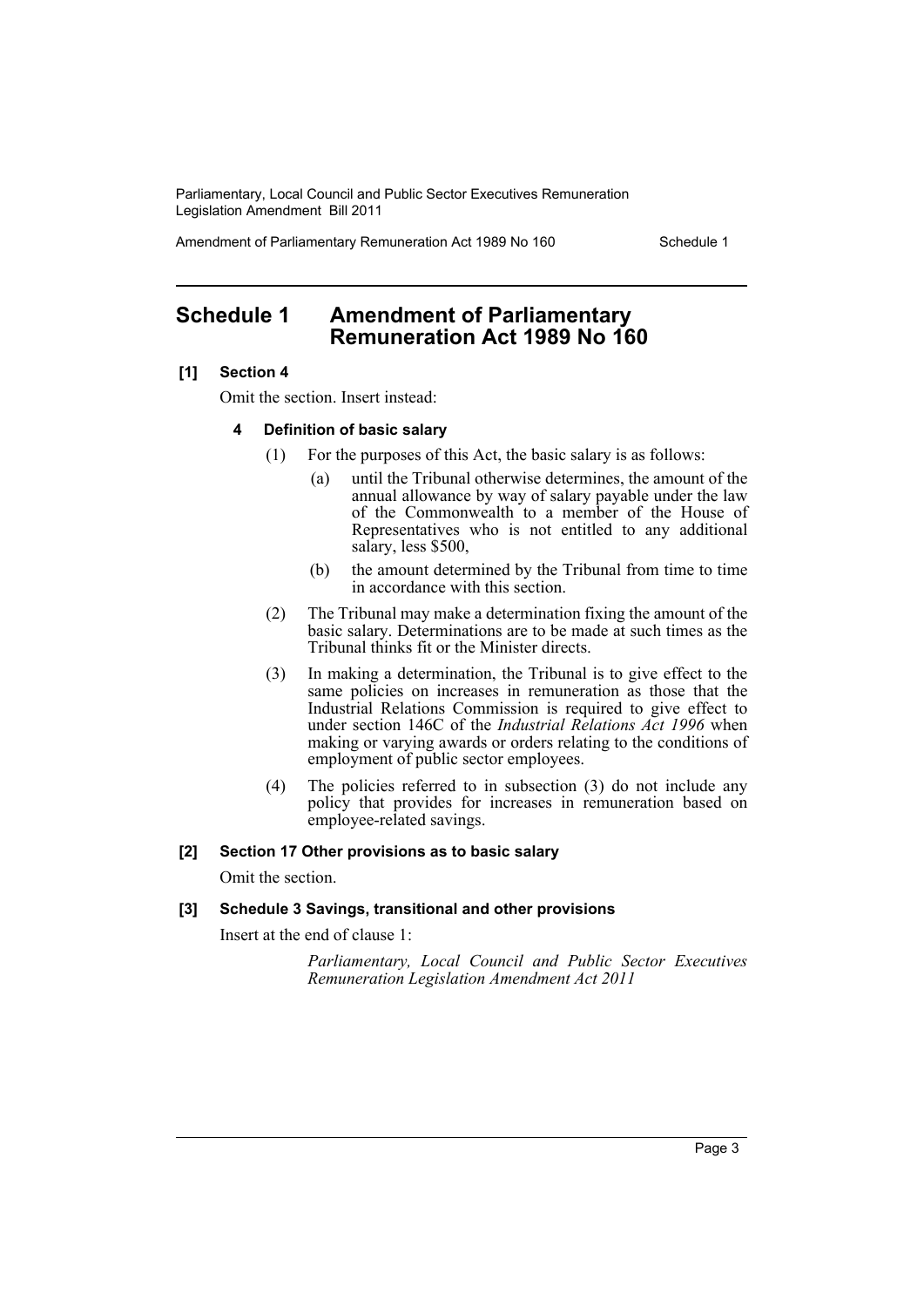Schedule 1 Amendment of Parliamentary Remuneration Act 1989 No 160

# **[4] Schedule 3, clause 5**

Insert at the end of Schedule 3:

#### **5 Basic salary changes after introduction of Bill for the Parliamentary, Local Council and Public Sector Executives Remuneration Legislation Amendment Act 2011**

If the annual allowance by way of salary payable under the law of the Commonwealth is varied after 20 June 2011 and before the Tribunal makes a determination under section 4 of this Act, the basic salary for the purposes of this Act does not include (and is taken never to have included) any amount that exceeds \$139,544. **Note.** The amount of \$139,544 represents the basic salary of \$136,140 on 20 June 2011 increased by 2.5%.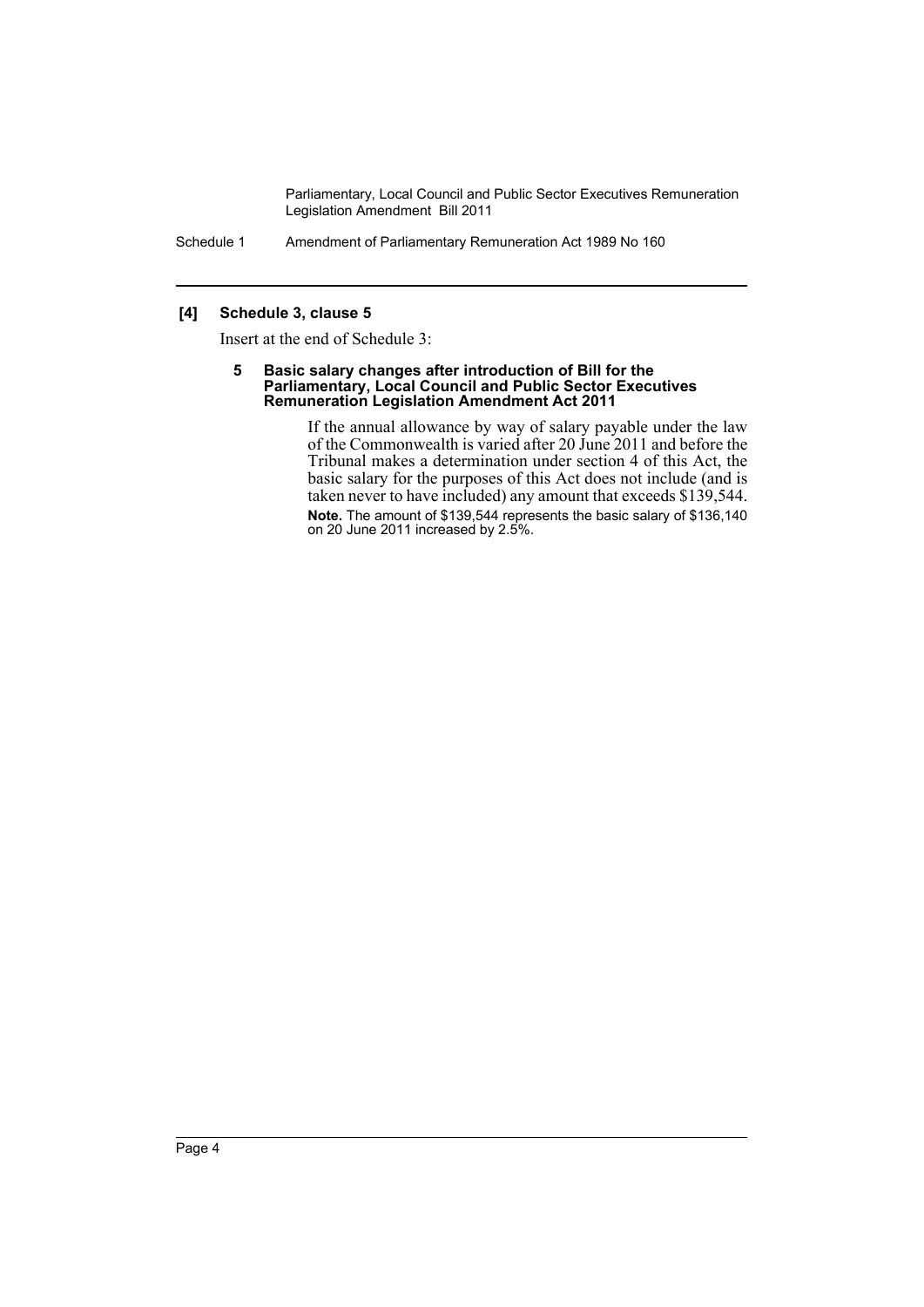Amendment of Local Government Act 1993 No 30 Schedule 2

# <span id="page-6-0"></span>**Schedule 2 Amendment of Local Government Act 1993 No 30**

#### **Section 242A**

Insert after section 242:

#### **242A Tribunal to give effect to declared government policy on remuneration for public sector staff**

- (1) In making a determination, the Remuneration Tribunal is to give effect to the same policies on increases in remuneration as those that the Industrial Relations Commission is required to give effect to under section 146C of the *Industrial Relations Act 1996* when making or varying awards or orders relating to the conditions of employment of public sector employees.
- (2) The policies referred to in subsection (1) do not include any policy that provides for increases in remuneration based on employee-related savings.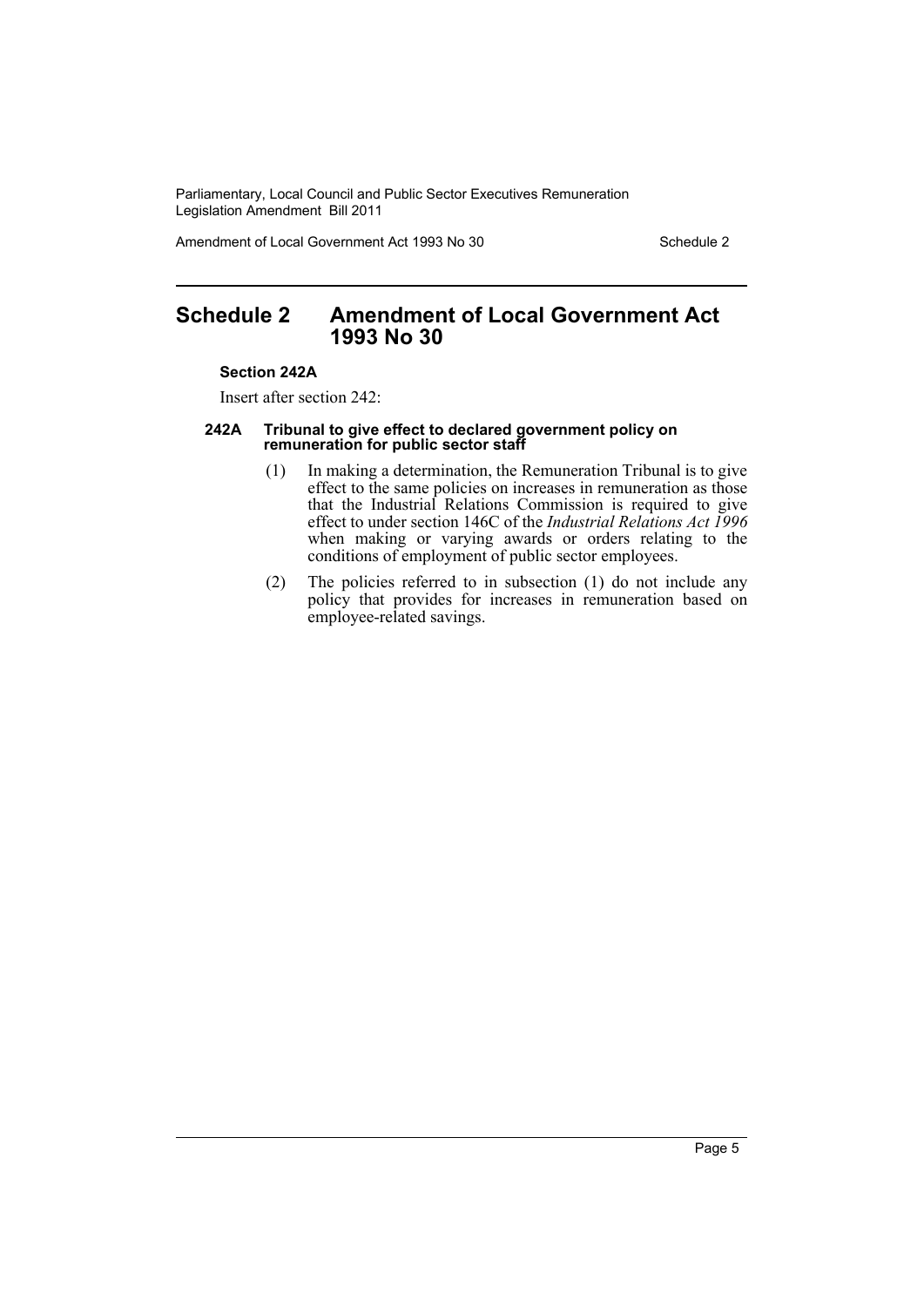Schedule 3 Amendment of Statutory and Other Offices Remuneration Act 1975 (1976 No 4)

# <span id="page-7-0"></span>**Schedule 3 Amendment of Statutory and Other Offices Remuneration Act 1975 (1976 No 4)**

# **Section 6AA**

Insert after section 6:

## **6AA Tribunal to give effect to declared government policy on remuneration for public sector staff**

- (1) This section applies to the following determinations of the Tribunal:
	- (a) the determination under Part 3 of any alteration in the remuneration to be paid to office holders,
	- (b) the determination under Part 3A of any alteration in the remuneration packages for executive office holders.

This section does not apply to determinations relating to judicial officers (within the meaning of the *Judicial Officers Act 1986*) or to determinations relating to any office while held by a specified person.

(2) In making a determination to which this section applies, the Tribunal is to give effect to the same policies on increases in remuneration as those that the Industrial Relations Commission is required to give effect to under section 146C of the *Industrial Relations Act 1996* when making or varying awards or orders relating to the conditions of employment of public sector employees.